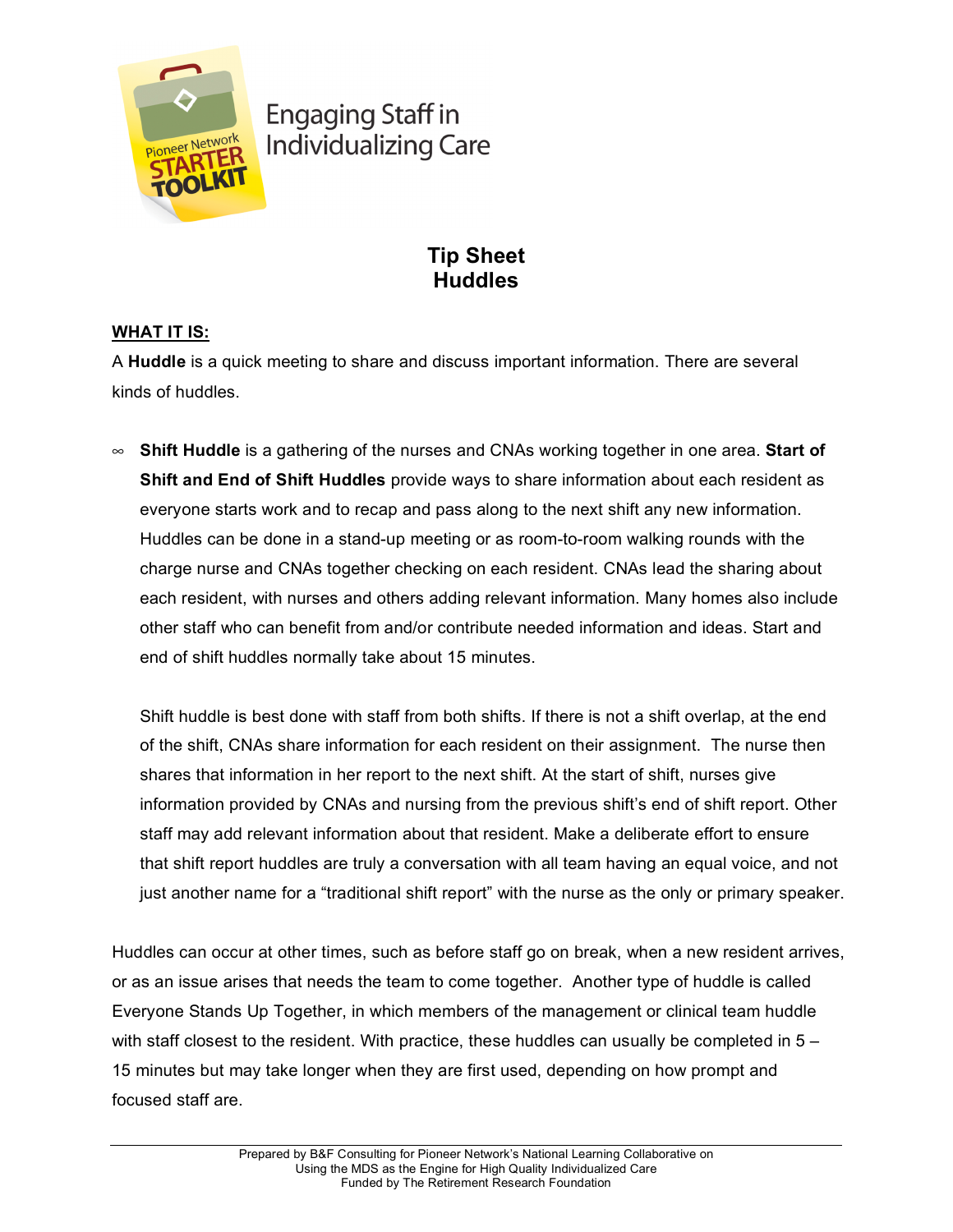- **New Resident Huddles** let staff know about new residents before they arrive and check in with staff about how new residents are doing in the first few days. Areas to cover include any areas of risk, goals, customary routines, social history, family situation, mood, appetite, and functional abilities. In addition to the CNAs and nurses, a new resident huddle can include housekeeping, social work, activities, clinical nurses, and therapy.
- **QI Huddles** focus on a particular resident or topic to analyze what is happening, why is it happening, and what can be done about it. In these huddles, staff closest to the resident come together with other clinical and operations staff to share perspectives, conduct a root cause analysis, develop a game plan, and evaluate the effectiveness of their action. QI huddles can be used to discuss "at risk" residents or to review an adverse event such as why someone fell. They can be used as part of QAPI Performance Improvement Projects (PIPs) such as removing alarms, reducing antipsychotic medications, or trouble-shooting other areas of concern, such as wounds or weight loss. Beyond the CNAs and nurses, a QI huddle can include housekeeping, social work, activities, clinical nurses, and therapy. QI huddles can be held at any time when other departments can participate, without interfering with the crunch of care. (See Tip Sheet on QI Huddles Closest to the Resident)
- **Everyone Stands Up Together** takes the management team's morning stand-up or daily clinical meeting out to staff closest to the resident so that CNAs, nurses, and managers share and discuss, at the same time together, information needed by everyone. Review of the 24 hour report requires conversation with CNAs and nurses to learn what happened, share information, and problem solve. By "standing up together," issues are resolved in one conversation between the management team and the CNA's and charge nurses involved. When everyone stands-up together, the management and clinical team joins with nurses and CNAs so that operational or clinical issues can be addressed on the spot. This type of management stand-up with staff works best when it is done early enough to be able to act on items identified. Consider a "**stand-down" huddle** with staff in the afternoon to close the loop on action items. An everyone stands up together huddle should last about 15 minutes in each area of the home.

## **WHY IT IS IMPORTANT:**

Communication of essential information cannot be left to chance. When it is shared in a group through a huddle of the shift or with the management team, everyone hears EXACTLY the same information and can share what they know. The group can problem-solve any issues on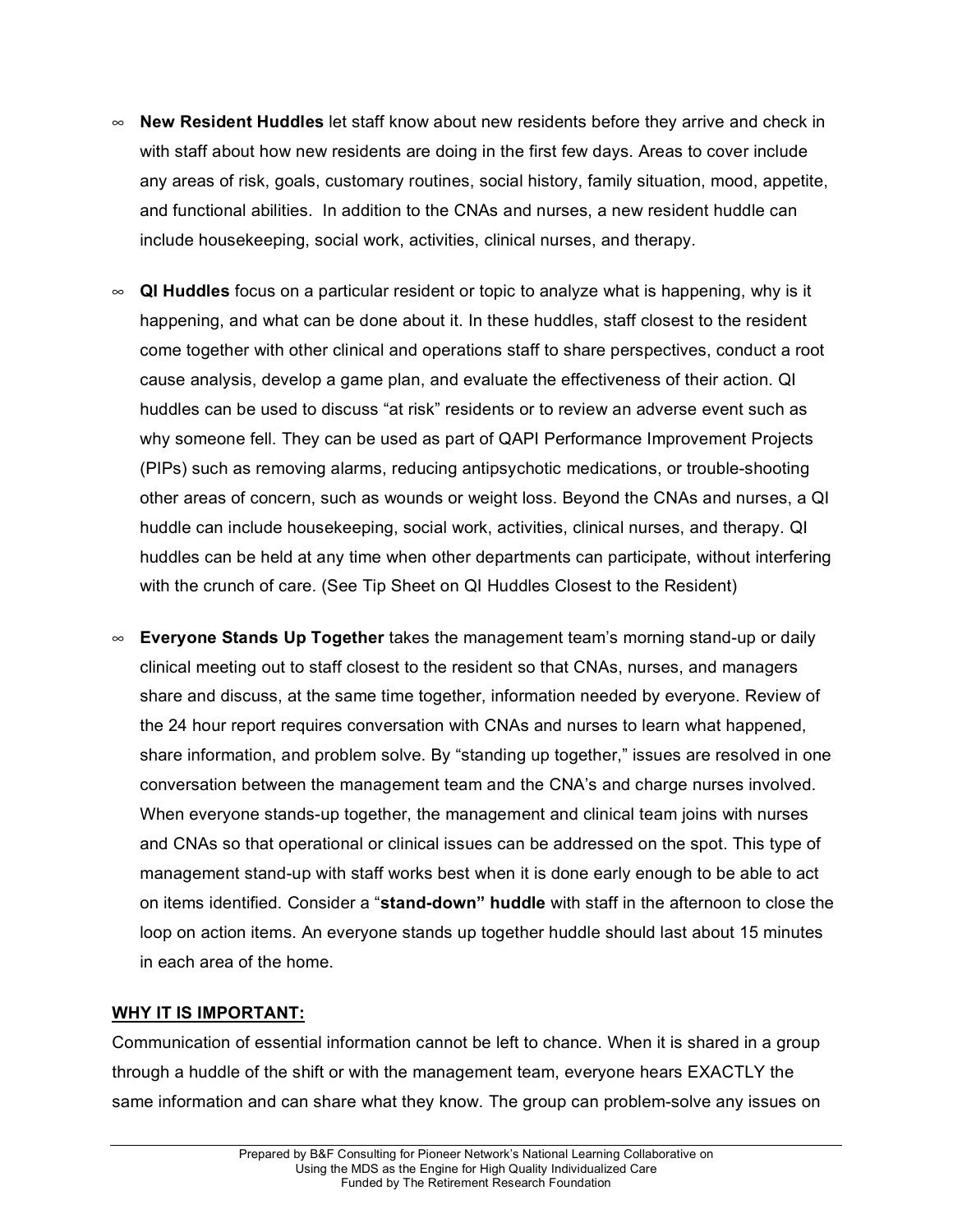the spot. Staff closest to the resident know the resident best. They have vital information and effective ideas. When they understand the problem and shape the solution, they have the best chance to implement it well.

Organizations are most effective when they use systems to foster timely, accurate, problemsolving communication that provides equal voice, shared knowledge and shared goals. When staff problem solve together every day, they have the structures and skills in place to problem solve on a larger systems scale as needed for effective Performance Improvement Projects (PIPs) under Quality Assurance & Performance Improvement (QAPI).

A shift huddle reinforces teamwork and allows everyone to hear about residents so staff can help residents not on their assignment.

## **HOW TO DO IT:**

The four foundational practices are each strengthened by the others. Huddles are most effective when staff are consistently assigned and know their residents well. Daily huddles help staff incorporate critical thinking and collaborative problem solving into their daily practice, which improves their participation in care plan meetings and QI huddles. When management huddles with staff closest to the resident and makes the necessary accommodations, staff can meet residents' needs. When staff then capture this information in the assessment, care plan, and daily work processes, every one is on the same page. These huddles are mutually reinforcing and provide the foundation for continuous improvement.

- **Keep it constructive:** This is a positive exchange of information needed to care for each resident. Develop staff's competency in constructive problem solving. If staff slip into blame or negativity, refocus the discussion on constructive action that addresses the concerns raised. Keep on topic and redirect staff who digress by letting them know their point can be addressed later so that the group can return to the focus at hand. Probe to generate critical thinking about the root causes of a situation and the most effective responses. Thank people for their contributions.
- **Work with a regular agenda:** Agenda Items for a shift huddle or everyone standing up together may include: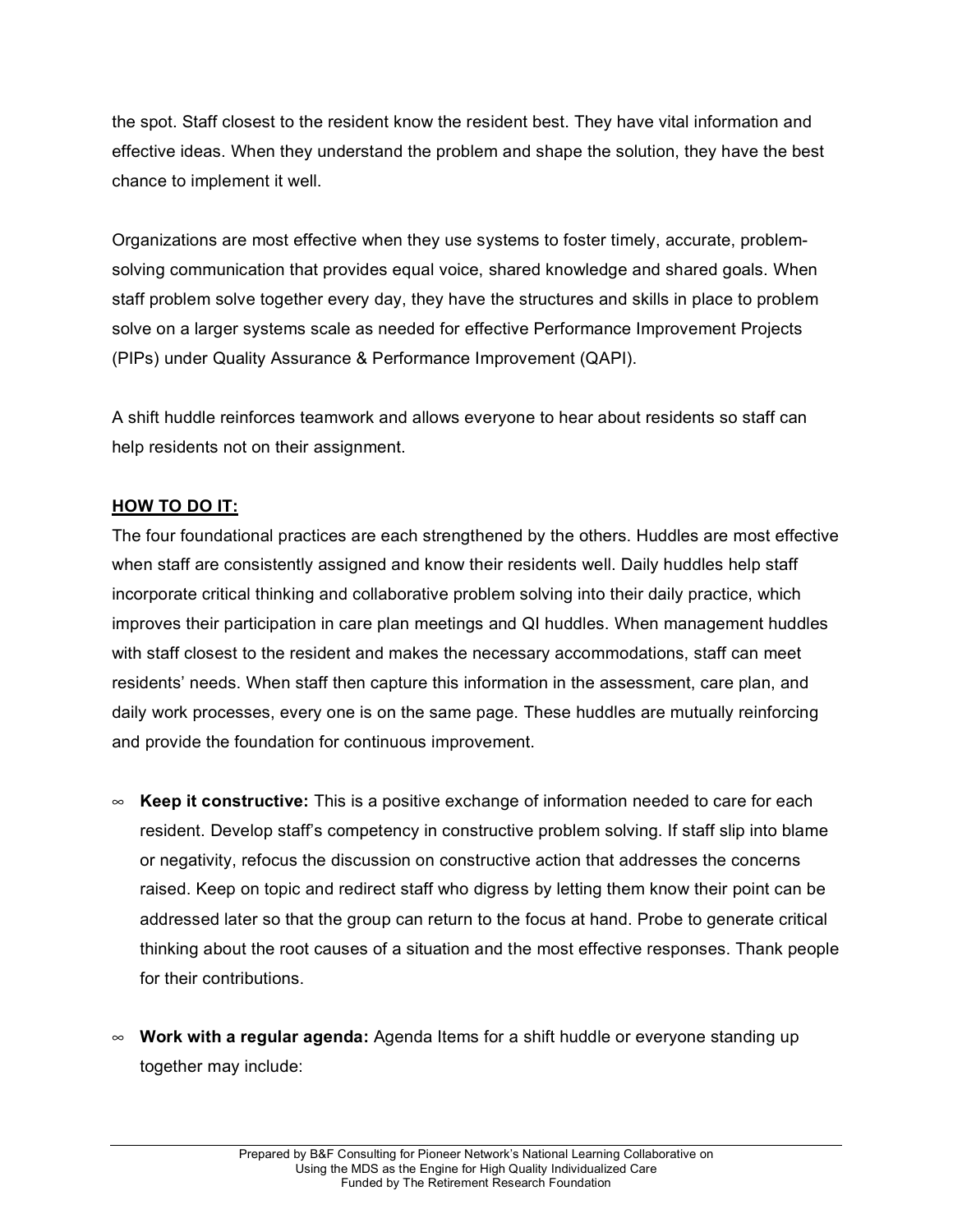- **Resident-by-resident report by exception**, focused on *risks and opportunities, including quality of life and quality of care*, using MDS areas of functional status, mood, and customary routines as a guide. For example if someone is at risk for pressure ulcers, discussion will include anything unusual about how well they ate and drank, and any positioning issues. If someone has been depressed, the discussion will include their interactions and participation in activities. If a resident does not seem to be herself that day, this is noted and discussed. **INTERACTII** *Stop and Watch* is an excellent tool to focus the end of shift exchange.
- **"At risk" residents**, including people in the 24 hour report, residents being watched for issues such as wounds, falls, antipsychotic medications, weight, mood, any new residents and any residents in the midst of a change in condition.
- Anyone being evaluated for a **Change in Condition** assessment or due for their annual or quarterly assessment and care plan meeting (in their **A**ssessment **R**eference **D**ate - ARD)
- **Changes in census –** people coming in or leaving
- **Information about new residents**, including social history, family information, medical needs, goals, areas of risk, customary routines and special needs
- **Reportable events, incidents, accidents** for any resident
- **Concerns and compliments** from any resident
- **Follow-up on any issues** raised for which the loop needs to be closed
- **Any clinical area** that is being worked on or is the focus of a QAPI Performance Improvement Project (e.g., antipsychotic reduction)
- **News from any department** requiring staff knowledge or coordination
- Introduction of and check-in with **new employees**
- **Facilitate a good group process in QI huddles:**
	- $\infty$  Provide information staff need.
	- Bring the white board and write down all the ideas
	- Prompt people who are less likely to jump in
	- Set rules for "no blame" to keep it positive and constructive
	- Enhance problem-solving competence by using teachable moments in the discussion. Stay with it. Everyone will get better at it with practice.
- **Pilot test to implement:** Try out huddles with your strongest charge nurse and CNA team. Learn the best time for the huddle and how to do it. As the huddle gets solid, pilot teams can share with peers.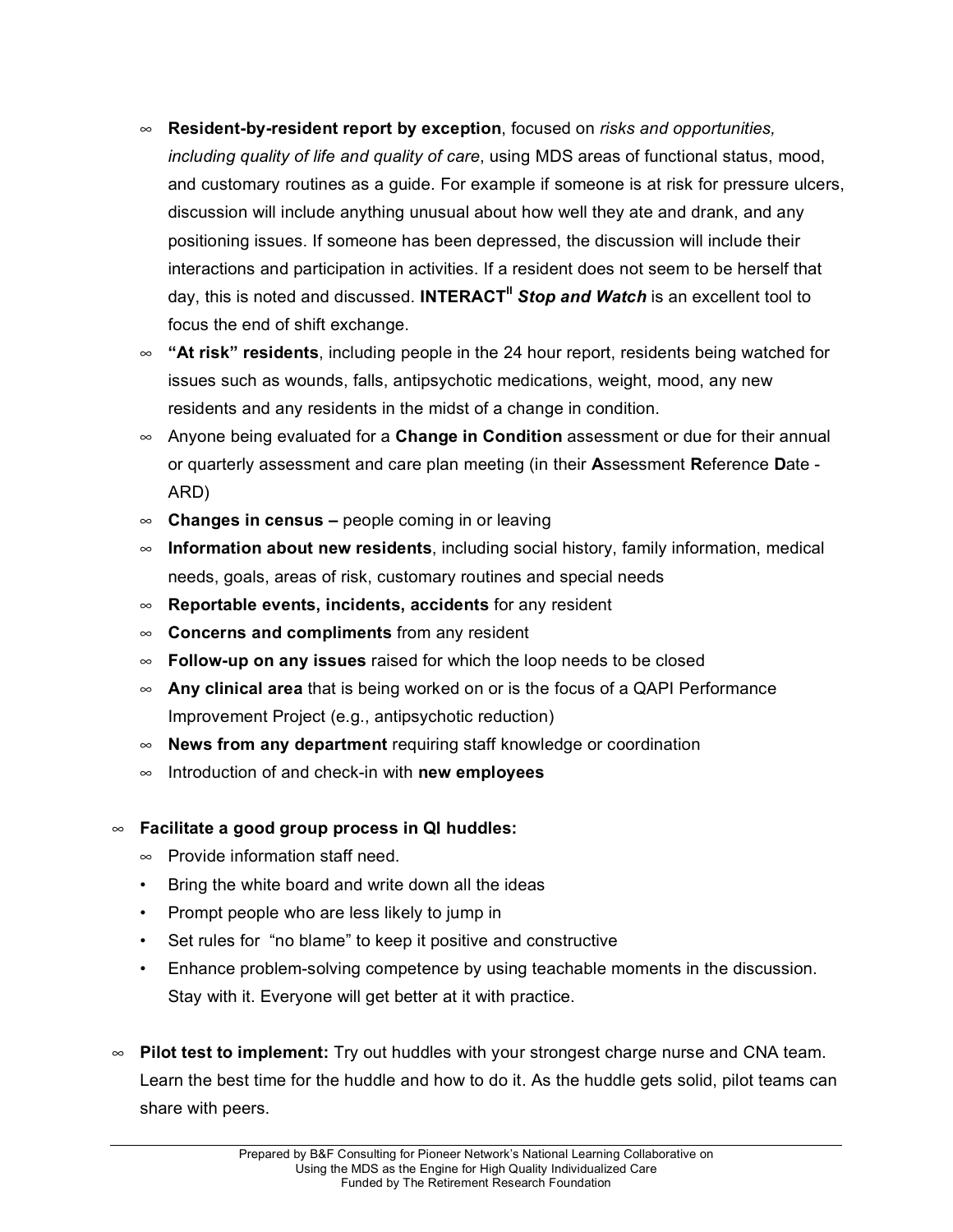- **Be on time:** This is a short meeting. It needs to start and end on time. **Everyone** needs to be there on time and be prepared to share.
- **Provide Coverage So Staff Can Attend:** Have management answer lights and meet residents' needs while CNAs and the charge nurse are rounding or having stand-up so that they can have uninterrupted time.
- **Teach critical thinking:** To be successful, huddles have to be valuable to the participants. These are not rote reports. They are opportunities for critical thinking and problem-solving together to ensure the best care for each resident. The exchange is an opportunity for "justin-time" teachable moments. For example, when CNAs describe ways that a resident is not herself, as the nurse probes the issue, she can explain the medical concerns and what to look for in monitoring the situation.
- **Teach constructive participation**: Provide mentoring and role model how to facilitate and participate constructively.

**CAUTION:** For staff to engage in huddles, they must see that what they bring up is valued by being followed up on. If they bring up ideas or concerns and don't see them taken seriously, they will stop participating.

# **RESOURCES:**

Pioneer Network www.PioneerNetwork.net

- $\infty$  Pioneer Network's website provides links to many affiliate resource organizations.
- Pioneer Network National Learning Collaborative Webinars all contain examples of staff huddles to provide high quality individualized care. They are available for a fee for five ondemand viewings of each webinar. All 12 webinars are also available for purchase as a set of discs, at a discounted rate. To purchase viewings of one or more of the webinars, or the entire package of 12 webinars, go to www.PioneerNetwork.net.
- $\infty$  This tip sheet is from the Pioneer Network Starter Toolkit: Engaging Staff in Individualizing Care. The entire toolkit, with additional tip sheets, starter exercise and resources, is available at www.pioneernetwork.net/Providers/StarterToolkit.